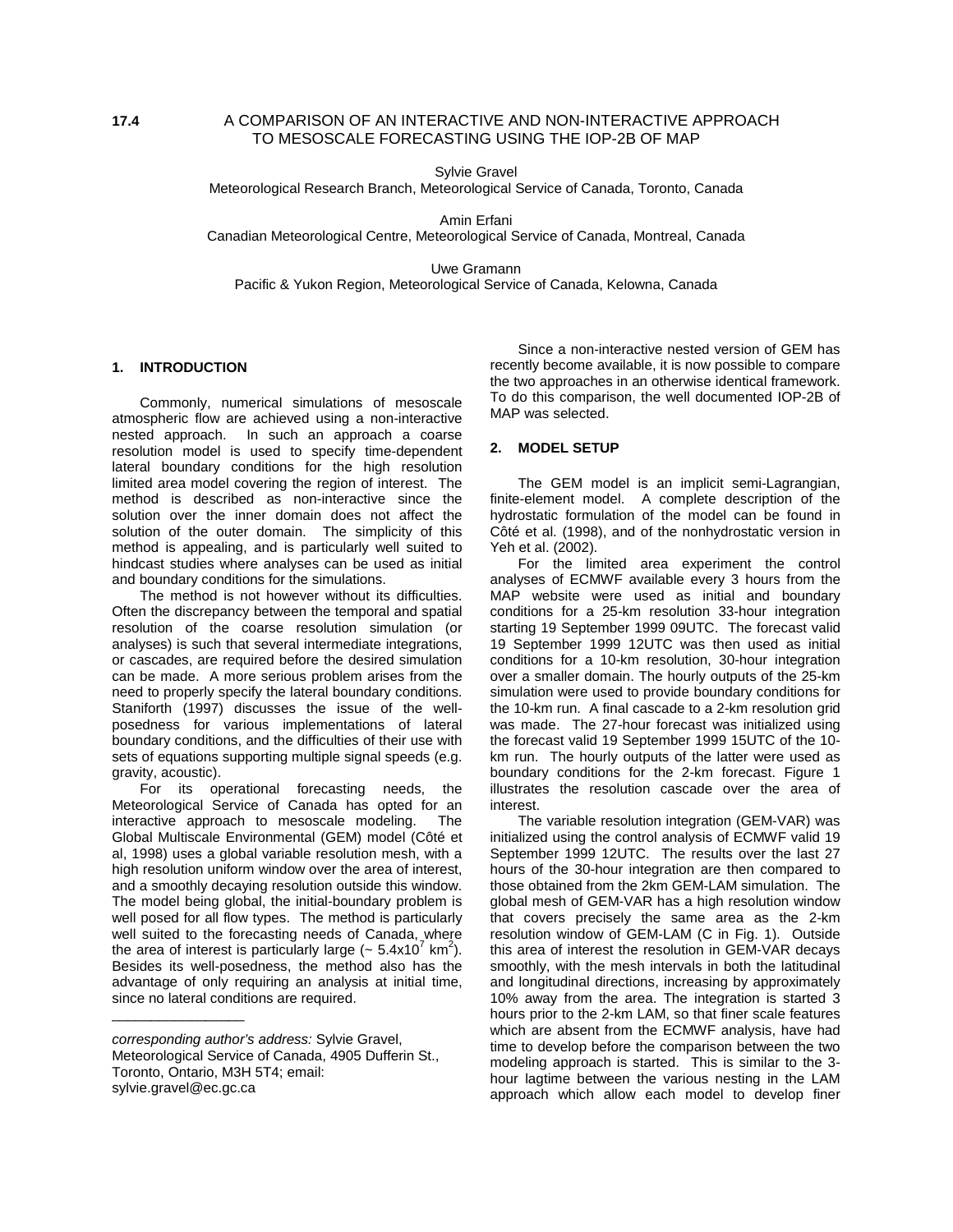scales before it is used as initial and boundary conditions for the next run.



Figure 1: Extent of the 25-km (A), 10-km (B), and 2-km limited area model (C).

Table 1 summarizes the main characteristics of the various integrations. The cost of integrating the variable resolution model is approximately 55% higher than that of the LAM.

| Model      | Res             | aridsize | Unif. grid | timestep | <b>Hrs</b> |
|------------|-----------------|----------|------------|----------|------------|
| L AM       | 25 km           |          | 210x177    | 720 s    | 33         |
| L AM       | $10 \text{ km}$ |          | 350x350    | 225s     | 30         |
| LAM        | 2 km            |          | 400x400    | 40 s     | 27         |
| <b>VAR</b> | 2 km            | 537x522  | 400x400    | 40 s     | 30         |

Table1: Resolution, gridsize, timestep and leadtime for the 3 GEM-LAM and the GEM-VAR integration.

### **3. IOP-2B**

The following observational summary of the IOP-2b event is taken from the notes of the MAP - Numerical modelling working group IOP-2b model intercomparison, MAP Science Director and the POC Science Coordinator available at http://www.aero.obsmip.fr/map/MAP\_wgnum; and Rotunno and Ferretti (2003). This event took place from 18 to 21 September, 1999 and is considered to be among the most intense precipitation events that occurred during the project. By the end of this period the rainfall amounts exceeded 300 mm locally over Lago Maggiore Target Area (LMTA) in northern Italy. The heaviest precipitation amounts

occurred from 19 to 20 September. During this time in the synoptic scale, a deep upper trough approached from the Atlantic Ocean over the area. Ahead of the trough, at the lower levels, a southerly flow advected potentially unstable air from the Mediterranean Sea into the mountainous regions of northern Italy. The combination of mid level instability associated with the trough, the potentially unstable airmass and the rising slopes of the mountains produced the torrential rainfalls over the LMTA. Detailed radar observational analysis showed that the southerly flow became more southeasterly near the mountains, resulting in a flow more perpendicular to the southwest-northeast oriented mountains. This persistent moist flow caused the maximum precipitation centers to be along the sloping mountain ranges.

## **4. MODEL RESULTS**

For the IOP-2b case the feature of interest, for comparison purposes, is the accumulated precipitation field and the main synoptic and mesoscale processes that lead to the maximum accumulations. Both GEM-VAR and GEM-LAM were initiated with an advancing 500 hPa trough (not shown). Their eastward evolutions were very similar in time and space. As shown in Figures 2(a) and (b) both models were generating southerly flow over the area of interest. In both cases the flow was situated a head of the 500 hPa trough at lower levels and were in agreement with the observations (above summary). This persisting southerly flow was advecting moisture from the south towards the mountains of northern Italy. It is interesting to note that both models were showing a more southeasterly flow near the mountainous regions showing a similar flow pattern to what was indicated by the observational analysis.

Figures 3(a) and (b) show the simulated 21hr precipitation accumulation valid at 1200 UTC 20 September, 1999 for the GEM-VAR and GEM-LAM respectively. These figures indicate that both models produced, even though not identical but, similar distribution of precipitation and intensity over the LMTA region. The maximum 21 hours accumulated centers over this region were 339 mm and 289 mm for the GEM-VAR and GEM-LAM respectively. The slight change in the precipitation maxima may be due to the different initial and boundary condition strategies employed for each model. These amounts however are in reasonable agreement with the actual observed precipitation maxima.